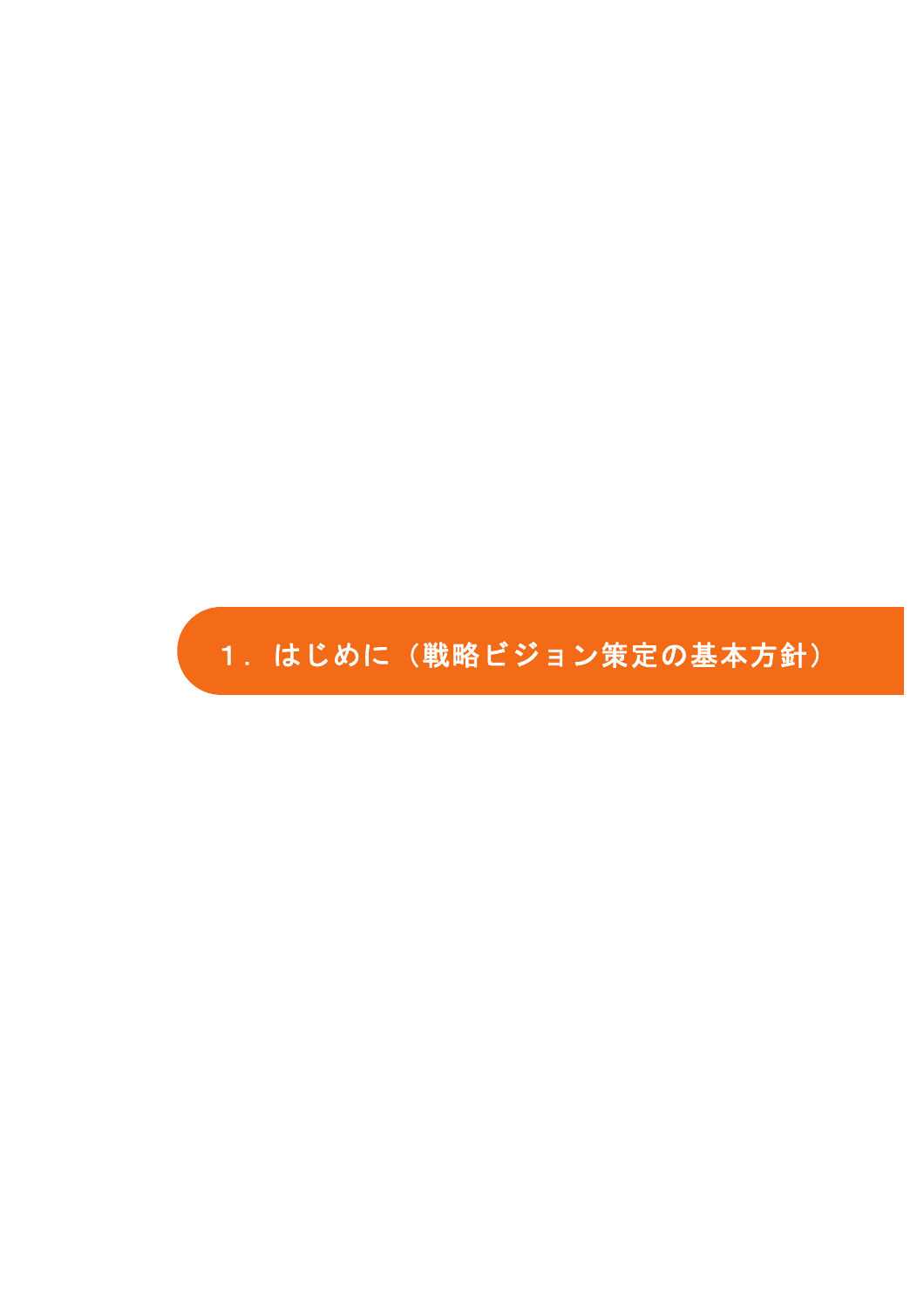## 1. はじめに(戦略ビジョン策定の基本方針)

## 1) 背景と目的

- 大宮は古来より氷川神社の門前町、中山道の宿場町として栄えてきた。明治期には東北本線と高崎 線との分岐点に大宮駅が設けられ、その隣接地に旧国鉄大宮工場が立地するなど、わが国の基幹交 通の要衝として、また「鉄道のまち」として発展してきた。
- •現在も大宮駅は東北·上信越方面に向かう新幹線5路線が乗り入れる首都圏の玄関口であり、その 周辺には商業を始めとする様々な地域資源が育まれている。
- ・加えて、平成 13年の大宮市・浦和市・与野市合併(平成 17年に岩槻市を編入)によるさいたま市 の誕生と平成15年の政令指定都市への移行を契機に、広域的な交通利便性を持ち、都市機能が高度 に集積している大宮駅周辺地域は、さいたま市を代表する業務·商業集積地、市の顔として、市内 はもとより首都圏、ひいてはわが国全体を視野に入れた、今後のさいたま市の広域的な発展の核と なることが期待されている。
- しかしその一方で、当地域は交通渋滞や都市機能更新の停滞などの間題点も抱えており、地域の特 つ潜在力(ポテンシャル)は、未だ完全に発揮されているとは言い難い。
- ・「大宮駅周辺地域戦略ビジョン」はこのような問題点を是正するとともに、時代の潮流に対応しなが ら、大宮の地域資源を活かし、育て、この地域を政令指定都市さいたま市の顔にふさわしい地区と して再構築することを目的として策定した。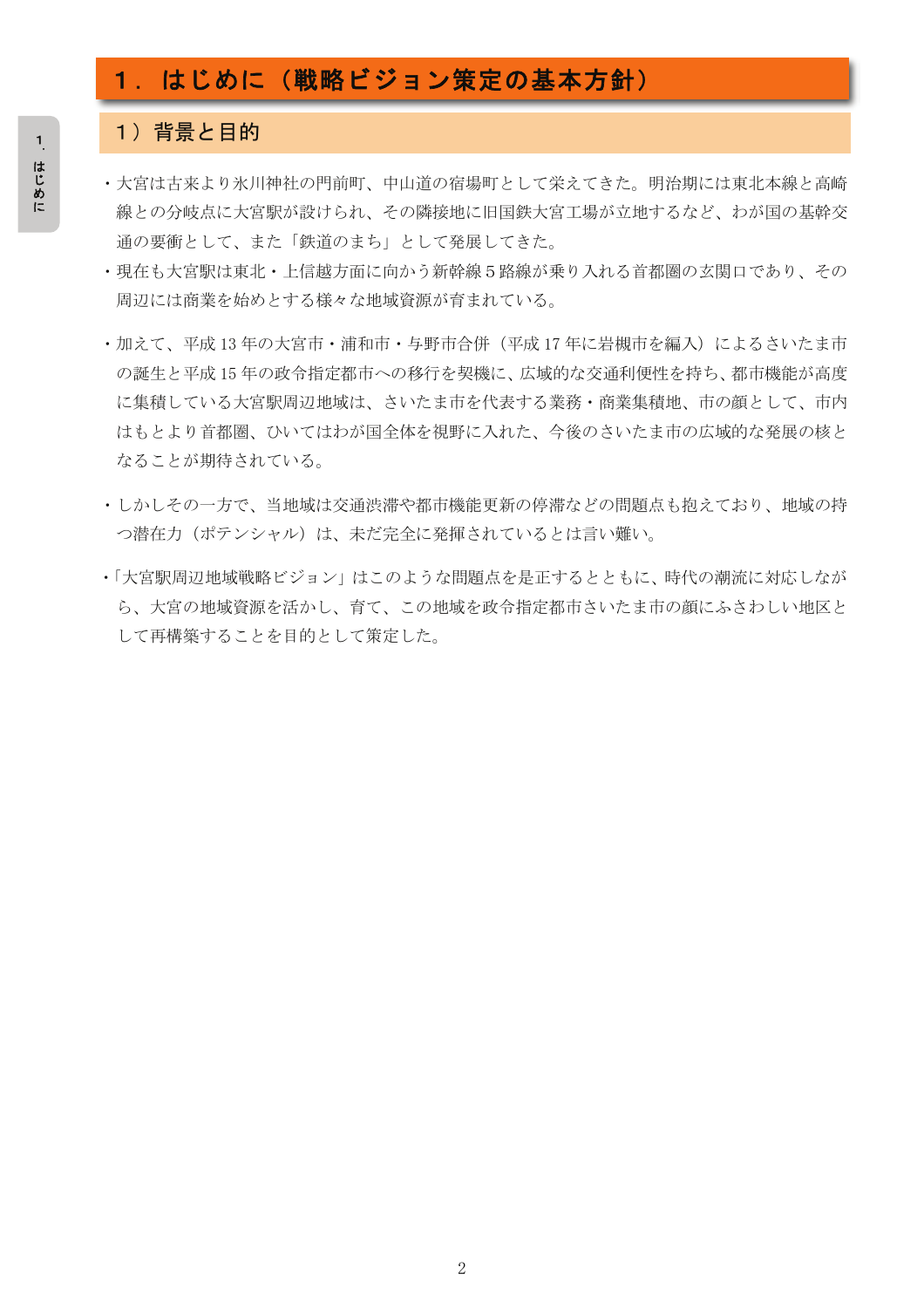### 2) 位置づけ

○「大宮駅周辺地域戦略ビジョン」は、市の総合振興計画や都市計画マスタープラン等の上位計 画のもと、その整合に配慮しつつ、大宮東口都市再生プランや大宮駅周辺地区交通計画等の地 域の既往計画を整理し、時代の変化に応じた見直しを行いながら構築した「新たなまちづくり 計画」である。

- ・多くの人々が多様な立場で参画するまちづくりを円滑に進めるためには、安全な航海に海図が不可 欠であるように、関係者間でまちづくりの将来像や戦略を共有することが極めて重要である。
- •戦略ビジョンは、大宮駅周辺地域のまちづくりを推進していく上で、次の4つの役割をもつ。
	- 1 大宮駅周辺地域のまちづくりを進める際に、当事者である民間事業者や行政が合意形成を図る上 での指針として活用する。
	- ② 具体の計画策定や事業化等を進める際に、民間事業者や行政が検討内容を確認する拠りどころや 動機づけとなり、各々の主体の意気込みや自信につながる。
	- ③ 様々な主体が、自らやってみたいことや仲間と一緒にチャレンジしたいことなどを、地域のまち づくりへと展開させていくきっかけとなる。
	- (4) 地域の合意形成の進展や具体の取り組み内容によっては、上位計画や既往計画を見直す場合も想 定されるが、その際に柔軟な見直しや再構築などを検討する素材となる。

#### 3) 計画期間

○将来像や戦略は、次世代を見据えた視点から検討を行う。 ○まちづくりに先導的かつ波及的な効果を持つプロジェクト (優先的に取り組むべきプロジェク ト)は、概ね10~20年程度で取り組める内容とする。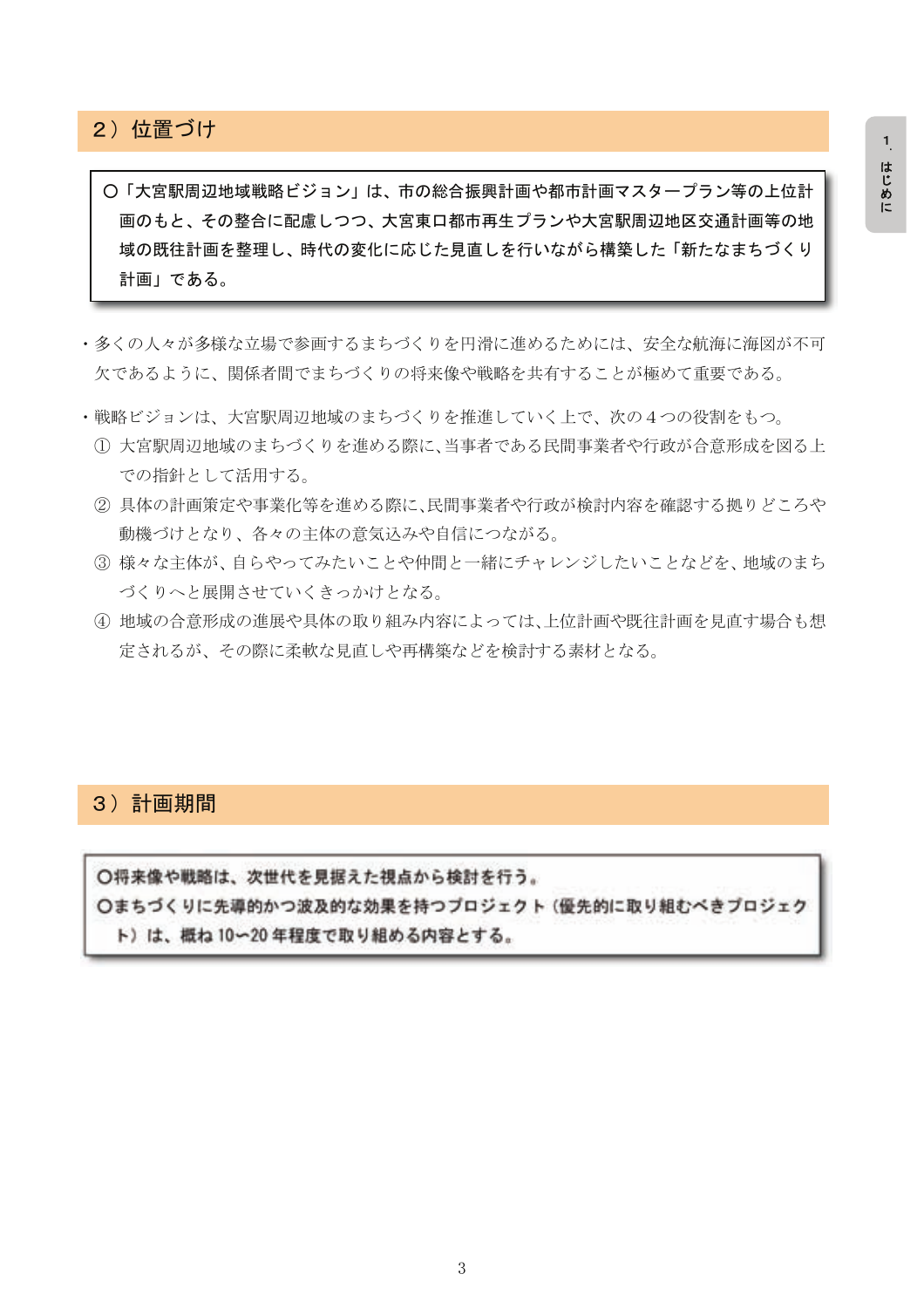## 4) 検討対象範囲

〇大宮駅を中心とした概ね半径 500m、面積約 190ha の地域を対象範囲とし、周辺に存在する地域資 源(氷川神社、盆栽村、見沼田圃、鉄道博物館、さいたま新都心等)にも着目して検討を行った。



大宮駅周辺地域の位置 図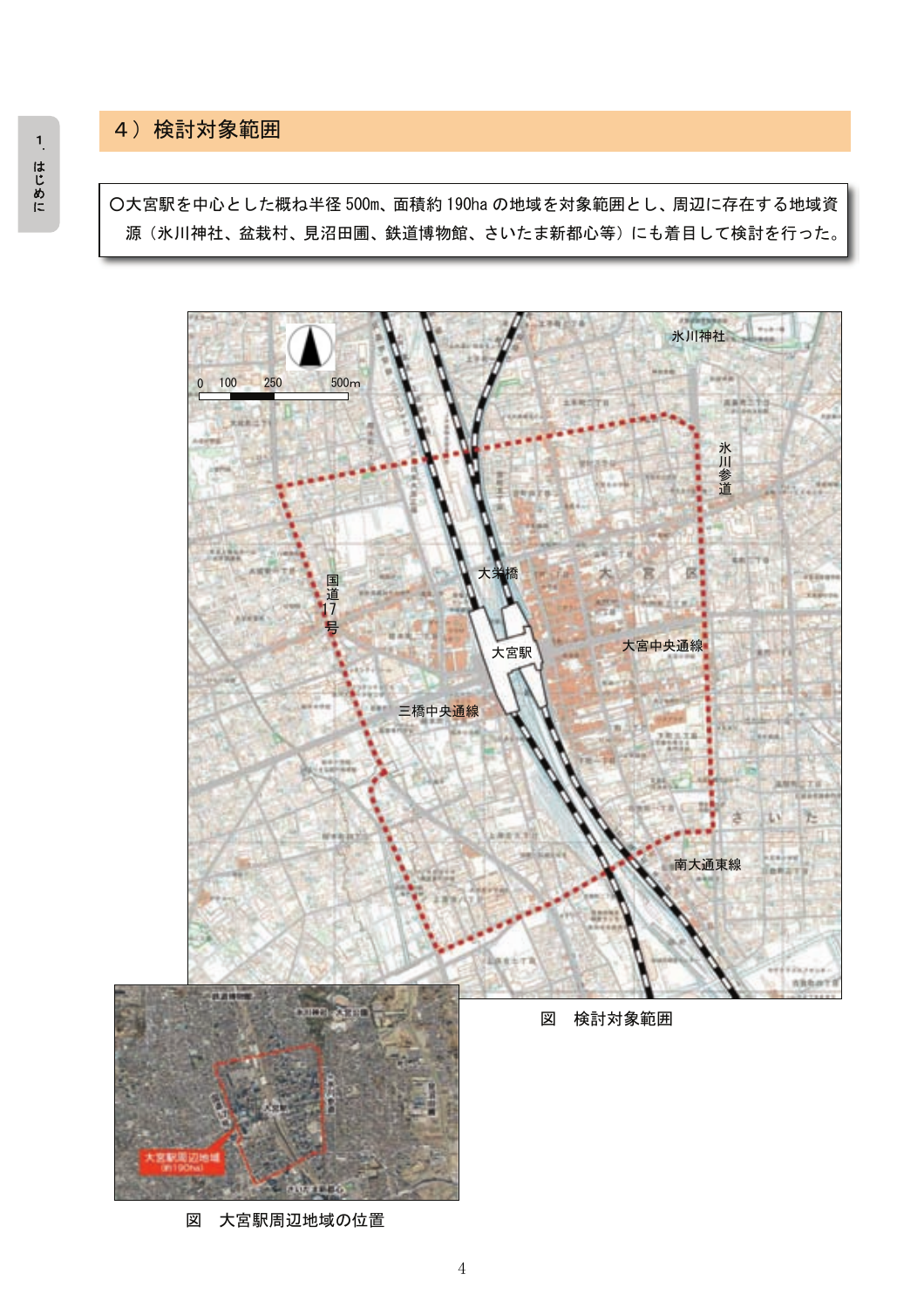#### 5) 検討体制

○「大宮駅周辺地域戦略ビジョン」の検討は、下図のような三位一体の体制で行った。

【委員会·分科会】

- ・委員会においては、大所高所から戦略ビジョンの策定のための総合的な検討を行った。
- ・委員会の下に設置した分科会においては、分野別の詳細な検討を行った。

【地元との連絡協議・意見交換会等】

・情報交換や資料説明、意見聴取等を行い、戦略ビジョンの策定のために、委員会や分科会 に意見を反映した。

【行政の検討会議】

・戦略ビジョンの具体化に向けた検討を行い、国や県等の施策もふまえて、施策や事業とし ての実現を図った。

・三位一体の検討体制は、戦略ビジョンの推進段階において、民間が事業主体として活躍し、行政は 全体調整や基盤整備等を行いながらそれを支援する、民間活力を活かした機動的で実効性のあるま ちづくりの実現を目涂として構築したものである。



図 大宮駅周辺地域戦略ビジョンの検討体制